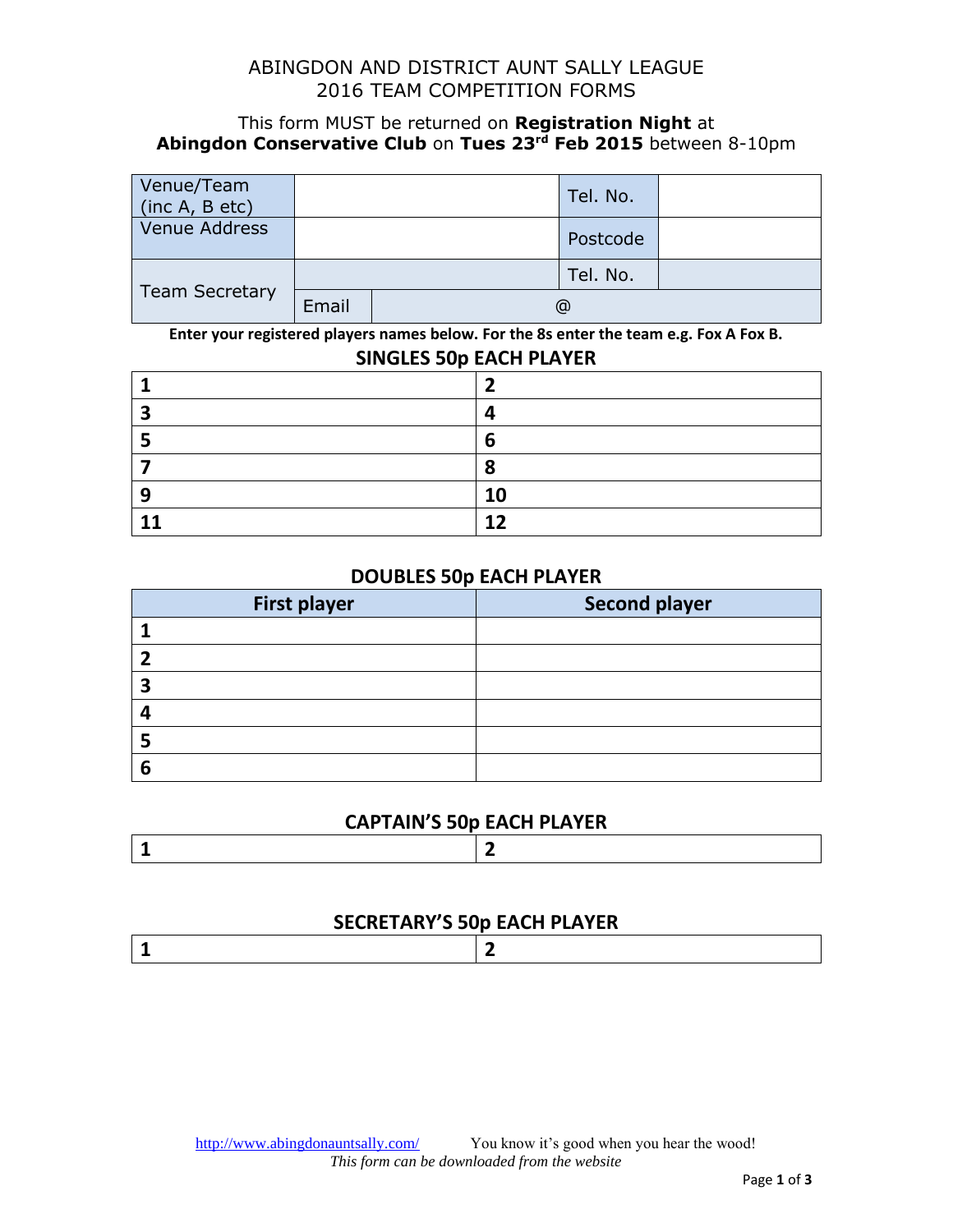## ABINGDON AND DISTRICT AUNT SALLY LEAGUE TEAM COMPETITION FORMS

## **TOM SIMMONS (5s) £3.00 EACH TEAM**

| A Team      | <b>B</b> Team |
|-------------|---------------|
|             |               |
|             |               |
| 3           | 3             |
|             | 4             |
|             |               |
| 6 (reserve) | 6 (reserve)   |

| C Team      | <b>D</b> Team |
|-------------|---------------|
|             |               |
|             |               |
| 3           | 3             |
| 4           |               |
| Э           |               |
| 6 (reserve) | 6 (reserve)   |

#### **FOURS £2.50 EACH TEAM**

| A Team      | <b>B</b> Team |
|-------------|---------------|
|             |               |
|             |               |
| п           |               |
|             | 4             |
| 5 (reserve) | 5 (reserve)   |

| C Team      | <b>D</b> Team |
|-------------|---------------|
|             |               |
|             |               |
| э           | 3             |
|             | Δ             |
| 5 (reserve) | 5 (reserve)   |

## **EIGHTS £5.00 PER TEAM**

|--|

<http://www.abingdonauntsally.com/>You know it's good when you hear the wood! *This form can be downloaded from the website*